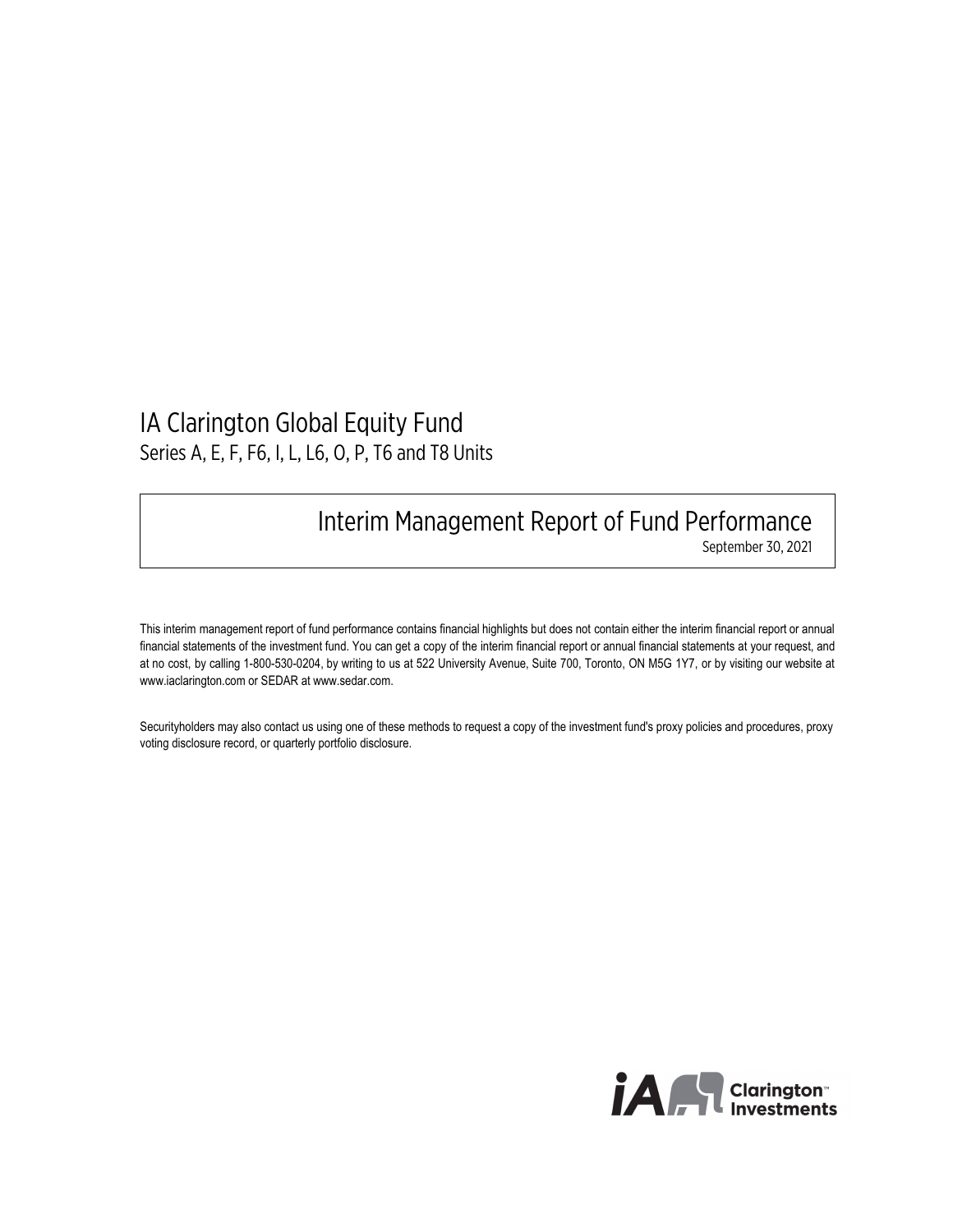**September 30, 2021** 

#### **Management Discussion of Fund Performance**

**The management discussion of fund performance for IA Clarington Global Equity Fund (the "Fund") represents management's view of the significant factors and developments affecting the Fund's performance and outlook for the 6-month period ended September 30, 2021. IA Clarington Investments Inc. is the manager (the "Manager") of the Fund.** 

**The Fund's Portfolio Manager is Industrial Alliance Investment Management Inc. ("IAIM" or the "Portfolio Manager") and its Sub-Advisor is QV Investors Inc. ("QV" or the "Portfolio Sub-Advisor" or the "fund manager").** 

**Series P of the Fund is closed to new investors. Investors who currently hold these series can purchase additional units.** 

### **Results of Operations**

**The Fund's Net Assets decreased by 4.9% or \$9.4 million during the period, from \$193.1 million on March 31, 2021 to \$183.7 million on September 30, 2021 . This change in Net Assets resulted from a decrease of \$12.7 million due to net redemptions, a decrease of \$2.1 million due to distributions and an increase of \$5.4 million due to investment operations, including market volatility, income and expense.** 

**The average Net Asset Value of the Fund decreased by 12.7% or \$28 million in comparison to the prior period, from \$220.6 million to \$192.6 million . Average Net Asset Value influence revenue earned and expenses incurred by the Fund during the period.** 

**Series T6 units of the Fund returned 2.1% for the six-month period ending September 30, 2021. The performance of the other series of the Fund is substantially similar, save for differences in fees and expense structure. Refer to the "Past Performance" section for performance information of each series.** 

**The Fund's benchmark, the MSCI World Index^, returned 8.6% for the same six-month period. The Fund's return calculation for all series includes fees and expenses, which are not applicable in generating a return for the benchmark.** 

**Equities generally demonstrated resilience despite slowing economic indicators, growing supply-chain disruption and weakness in China (driven by policy clampdown), the anticipated collapse of large Chinese property developer China Evergrande Group and power shortages. In the early part of 2021, central banks indicated that rising inflation was likely to be transitory. However, persistent labour shortages and logistic challenges suggest it may be a much longer transition than initially expected.** 

**Security selection in the communication services sector contributed to performance. Individual contributors included Novo Nordisk A/S, which reported strong sales growth and upwardly revised its sales expectations owing to a strong launch of its obesity drug Wegovy. AutoZone Inc. reported strong results and continued to drive growth from its commercial program sales. Alphabet Inc. reported strong results along with positive operating leverage. YouTube's monetization improved substantially and cloud-related losses dramatically improved. The company continued to benefit from commerce shifting online.** 

**Stock selection in the information technology and consumer discretionary sectors detracted from performance. Individual detractors included Alibaba Group Holding Ltd. as incremental regulations weighed on the sector. Citrix Systems Inc. reported mixed results and poor execution related to its software-as-a-service (is a software licensing model in which access to the software is provided on a subscription basis, with the software being located on external servers rather than on servers located in-house) transition. Recently, the company also pulled its longer-term** 

 **guidance and the chief executive office was replaced. TGS ASA was negatively affected by lower spending on oil-and-gas exploration.** 

 **New positions in the Fund included Facebook Inc., the leading social media platform globally, which has more than 60% market share. The company's scale and network effects (a phenomenon whereby a product or service gains additional value as more people use it) should allow it to continue growing its user and customer bases over time. Novartis AG is a leading pharmaceutical franchise with a well-diversified portfolio across drugs, treatment areas and geographies, resulting in a low-risk profile compared to the sector overall. Alibaba Group is the leading e-commerce business in China. The company has clear scale advantages compared to peers and generates more than 95% of industry profits with only two-thirds of industry sales. Unilever NV is a leading global consumer goods franchise with an attractive portfolio of brands. Its shares trade at a discount to its peers, and the company continues to perform well. Alimentation Couche-Tard Inc.'s organic growth initiatives and ongoing ability to acquire and integrate additional locations is expected to continue to drive meaningful value creation.** 

 **The Fund exited its positions in Rio Tinto PLC, Stryker Corp. and Compagnie Generale des Etablissements Michelin, which provided partial funding for the new opportunities.** 

#### **Recent Developments**

 **While the global economy has continued to recover alongside ongoing vaccination efforts, inflationary pressures and supply-chain issues are beginning to temper near-term expectations. However, stimulus efforts across the world are focused on reducing the likelihood of a below-trend recovery and avoiding what many developed markets saw after the 2008-2009 global financial crisis. As governments attempt to secure new revenue sources to manage higher debt loads, incrementally higher taxes and regulations may begin to weigh on corporate profits.** 

 **The fund manager believes that the current environment is creating opportunities for many of the Fund's holdings. Energy companies are benefiting from strong supply-side discipline and recovering demand has driven pricing to a multi-year high. The Fund's discretionary holdings also appear well positioned for strong consumer spending in the years ahead, potentially resulting in a better-than-expected environment for companies like Ross Stores Inc. and Macy's Inc. The Fund contains many world-class businesses that generate strong cash flows and attractive returns on capital. In many cases, the Fund's holdings are expected to increase dividends or share buybacks in the next 24 months. The fund manager remains selective on the businesses that are added to the portfolio to select enduring franchises at attractive valuations and continues to see attractive risk-adjusted returns going forward.** 

 **Certain series of the Fund, as applicable, may make distributions which the Manager may change from time to time. If the aggregate amount of distributions in such series exceeds the portion of net income and net realized capital gains allocated to such series, the excess will constitute a return of capital. The Manager does not believe that the return of capital distributions made by such series of the Fund have a meaningful impact on the Fund's ability to implement its investment strategy or to fulfill its investment objective.** 

### **Related Party Transactions**

 **The Portfolio Manager is affiliated with the Manager as they are both under common control of Industrial Alliance Insurance and Financial Services Inc. ("Industrial Alliance").**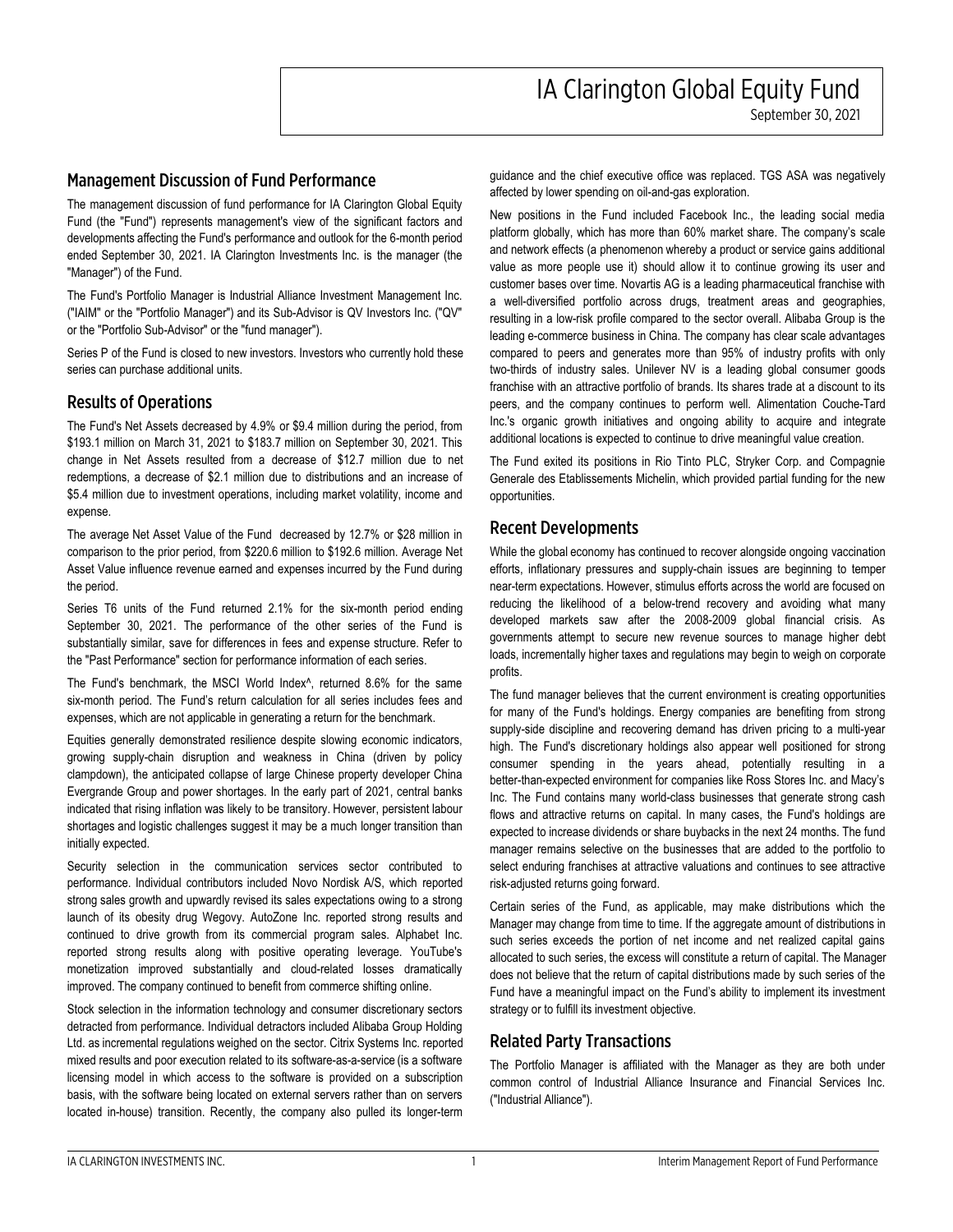**September 30, 2021** 

**03/31 2017** 

**For the provision of management services, the Manager received management fees from the Fund, based on the average Net Asset Values of the respective series. The management fees paid are disclosed in the financial statements.** 

**The Manager paid the operating expenses of the Fund (the "Operating Expenses") in exchange for the payment by the Fund of a fixed rate administration fee (the "Administration Fee") to the Manager with respect to each series of the Fund, except for Series I and Series V, if applicable.** 

**The Manager pays the operating expenses of the Fund, other than Fund Costs, in exchange for the payment by the Fund of a fixed rate administration fee (the "Administration Fee") to the Manager with respect to each series of the Fund, except for Series I and Series V, if applicable. The expenses charged to the Fund in respect of the Administration Fee are disclosed in the Fund's financial statements. The Administration Fee is equal to a specified percentage of the net asset value of a series, calculated and paid in the same manner as the management fees for the Fund. The Fund's most recent simplified prospectus contains further details about the Administration Fee.** 

**In addition to the Administration Fee, each series of the Fund is responsible for its proportionate share of certain other operating expenses ("Fund Costs"). Further details about Fund Costs can be found in the Fund's most recent simplified prospectus. The Manager, at its sole discretion, may waive or absorb a portion of a series' expenses. These waivers or absorptions may be terminated at any time without notice.** 

**During the 6-month period ended September 30, 2021, the Fund did not pay brokerage commissions to iA Private Wealth Inc. (formerly, Industrial Alliance Securities Inc.), a subsidiary of Industrial Alliance.** 

### **Financial Highlights**

**The following tables show selected key financial information about the Fund and are intended to help you understand the Fund's financial performance for the periods indicated. The information in the following tables is based on prescribed regulations and as a result, is not expected to add down due to the increase (decrease) in net assets from operations being based on average units outstanding during the period and all other numbers being based on actual units outstanding at the relevant point in time. Footnotes for the tables are found at the end of the Financial Highlights section.** 

| The Fund's Net Assets per Unit (\$) <sup>1</sup>       |        |        |        |        |        |        |
|--------------------------------------------------------|--------|--------|--------|--------|--------|--------|
|                                                        | 09/30  | 03/31  | 03/31  | 03/31  | 03/31  | 03/31  |
| <b>Series A</b>                                        | 2021   | 2021   | 2020   | 2019   | 2018   | 2017   |
| Net Assets, beginning of period                        | 15.59  | 11.52  | 14.00  | 13.73  | 12.67  | 11.04  |
| Increase (decrease) from operations:                   |        |        |        |        |        |        |
| Total revenue                                          | 0.16   | 0.42   | 0.56   | 0.35   | 0.22   | 0.28   |
| Total expenses (excluding distributions)               | (0.22) | (0.38) | (0.41) | (0.41) | (0.34) | (0.30) |
| Realized gains (losses) for the period                 | 0.81   | 0.99   | (0.44) | 0.91   | 0.53   | 0.37   |
| Unrealized gains (losses) for the period               | (0.41) | 2.99   | (1.86) | (0.67) | 0.58   | 1.29   |
| Total increase (decrease) from operations <sup>2</sup> | 0.34   | 4.02   | (2.15) | 0.18   | 0.99   | 1.64   |
| <b>Distributions:</b>                                  |        |        |        |        |        |        |
| From net investment income (excluding                  |        |        |        |        |        |        |
| dividends)                                             |        |        |        |        |        |        |
| From dividends <sup>4</sup>                            | -      | (0.06) | (0.11) |        |        |        |
| From capital gains                                     | -      |        |        |        |        |        |
| Return of capital                                      | -      |        |        |        |        |        |
| Total distributions <sup>3</sup>                       | -      | (0.06) | (0.11) |        |        |        |
| Net Assets, end of period                              | 15.92  | 15.59  | 11.52  | 14.00  | 13.73  | 12.67  |

| The Fund's Net Assets per Unit (\$) <sup>1</sup>       |        |        |        |        |        |        |  |  |  |
|--------------------------------------------------------|--------|--------|--------|--------|--------|--------|--|--|--|
|                                                        | 09/30  | 03/31  | 03/31  | 03/31  | 03/31  | 03/31  |  |  |  |
| <b>Series E</b>                                        | 2021   | 2021   | 2020   | 2019   | 2018   | 2017   |  |  |  |
| Net Assets, beginning of period                        | 15.72  | 11.62  | 14.12  | 13.82  | 12.74  | 11.07  |  |  |  |
| Increase (decrease) from operations:                   |        |        |        |        |        |        |  |  |  |
| Total revenue                                          | 0.16   | 0.44   | 0.57   | 0.34   | 0.22   | 0.27   |  |  |  |
| Total expenses (excluding distributions)               | (0.20) | (0.36) | (0.38) | (0.38) | (0.32) | (0.28) |  |  |  |
| Realized gains (losses) for the period                 | 0.81   | 1.10   | (0.50) | 0.93   | 0.52   | 0.38   |  |  |  |
| Unrealized gains (losses) for the period               | (0.45) | 2.96   | (1.97) | (0.84) | 0.44   | 1.34   |  |  |  |
| Total increase (decrease) from operations <sup>2</sup> | 0.32   | 4.14   | (2.28) | 0.05   | 0.86   | 1.71   |  |  |  |
| <b>Distributions:</b>                                  |        |        |        |        |        |        |  |  |  |
| From net investment income (excluding                  |        |        |        |        |        |        |  |  |  |
| dividends)                                             |        |        |        |        |        |        |  |  |  |
| From dividends <sup>4</sup>                            |        | (0.10) | (0.15) |        |        |        |  |  |  |
| From capital gains                                     |        |        |        |        |        |        |  |  |  |
| Return of capital                                      |        |        |        | ۰      |        |        |  |  |  |
| Total distributions <sup>3</sup>                       |        | (0.10) | (0.15) | ٠      |        |        |  |  |  |
| Net Assets, end of period                              | 16.08  | 15.72  | 11.62  | 14.12  | 13.82  | 12.74  |  |  |  |

#### **The Fund's Net Assets per Unit (\$) <sup>1</sup> Series F 09/30 2021 03/31 2021 03/31 2020 03/31 2019 03/31 2018 Net Assets, beginning of period 16.38 12.12 14.70 14.27 13.02 11.23 Increase (decrease) from operations: Total revenue 0.17 0.45 0.59 0.36 0.22 0.28 Total expenses (excluding distributions) (0.12) (0.22) (0.24) (0.24) (0.18) (0.16) Realized gains (losses) for the period <b>0.85 0.85 0.91 0.91 0.55 0.37 Realized gains (losses) for the period 0.85 1.07 (0.48) 0.91 0.55 0.37 1.40 0.44 1.40 0.57 1.40 1.40 Unrealized gains (losses) for the period Total increase (decrease) from operations <sup>2</sup> 0.46 4.44 (2.23) 0.46 1.20 1.89 Distributions: From net investment income (excluding dividends) – - - - - - From dividends <sup>4</sup>**  $(0.29)$   $(0.29)$   $(0.04)$   $(0.03)$ **From capital gains – - - - - -**

| The Fund's Net Assets per Unit (\$)                    |        |        |        |        |        |        |
|--------------------------------------------------------|--------|--------|--------|--------|--------|--------|
|                                                        | 09/30  | 03/31  | 03/31  | 03/31  | 03/31  | 03/31  |
| Series F6                                              | 2021   | 2021   | 2020   | 2019   | 2018   | 2017   |
| Net Assets, beginning of period                        | 7.17   | 5.52   | 6.94   | 7.07   | 6.79   | 6.17   |
| Increase (decrease) from operations:                   |        |        |        |        |        |        |
| Total revenue                                          | 0.07   | 0.20   | 0.28   | 0.18   | 0.11   | 0.15   |
| Total expenses (excluding distributions)               | (0.05) | (0.10) | (0.11) | (0.12) | (0.09) | (0.08) |
| Realized gains (losses) for the period                 | 0.37   | 0.47   | (0.21) | 0.50   | 0.28   | 0.20   |
| Unrealized gains (losses) for the period               | (0.19) | 1.40   | (0.99) | (0.33) | 0.32   | 0.71   |
| Total increase (decrease) from operations <sup>2</sup> | 0.20   | 1.97   | (1.03) | 0.23   | 0.62   | 0.98   |
| <b>Distributions:</b>                                  |        |        |        |        |        |        |
| From net investment income (excluding                  |        |        |        |        |        |        |
| dividends)                                             |        |        |        |        |        |        |
| From dividends <sup>4</sup>                            | (0.08) | (0.10) | (0.16) | (0.06) | (0.02) | (0.07) |
| From capital gains                                     |        |        |        |        |        |        |
| Return of capital                                      | (0.10) | (0.26) | (0.20) | (0.30) | (0.34) | (0.29) |
| Total distributions <sup>3</sup>                       | (0.18) | (0.36) | (0.36) | (0.36) | (0.36) | (0.36) |
| Net Assets, end of period                              | 7.19   | 7.17   | 5.52   | 6.94   | 7.07   | 6.79   |

**Return of capital** <br> **1988 1989 10.29 (0.29) (0.04) 10.03 10.03 10.03 10.03 1** 

**Net Assets, end of period 16.84 | 16.38 | 12.12 | 14.70 | 14.27 | 13.02** 

 $(0.29)$   $(0.29)$   $(0.04)$ 

**Total distributions <sup>3</sup>**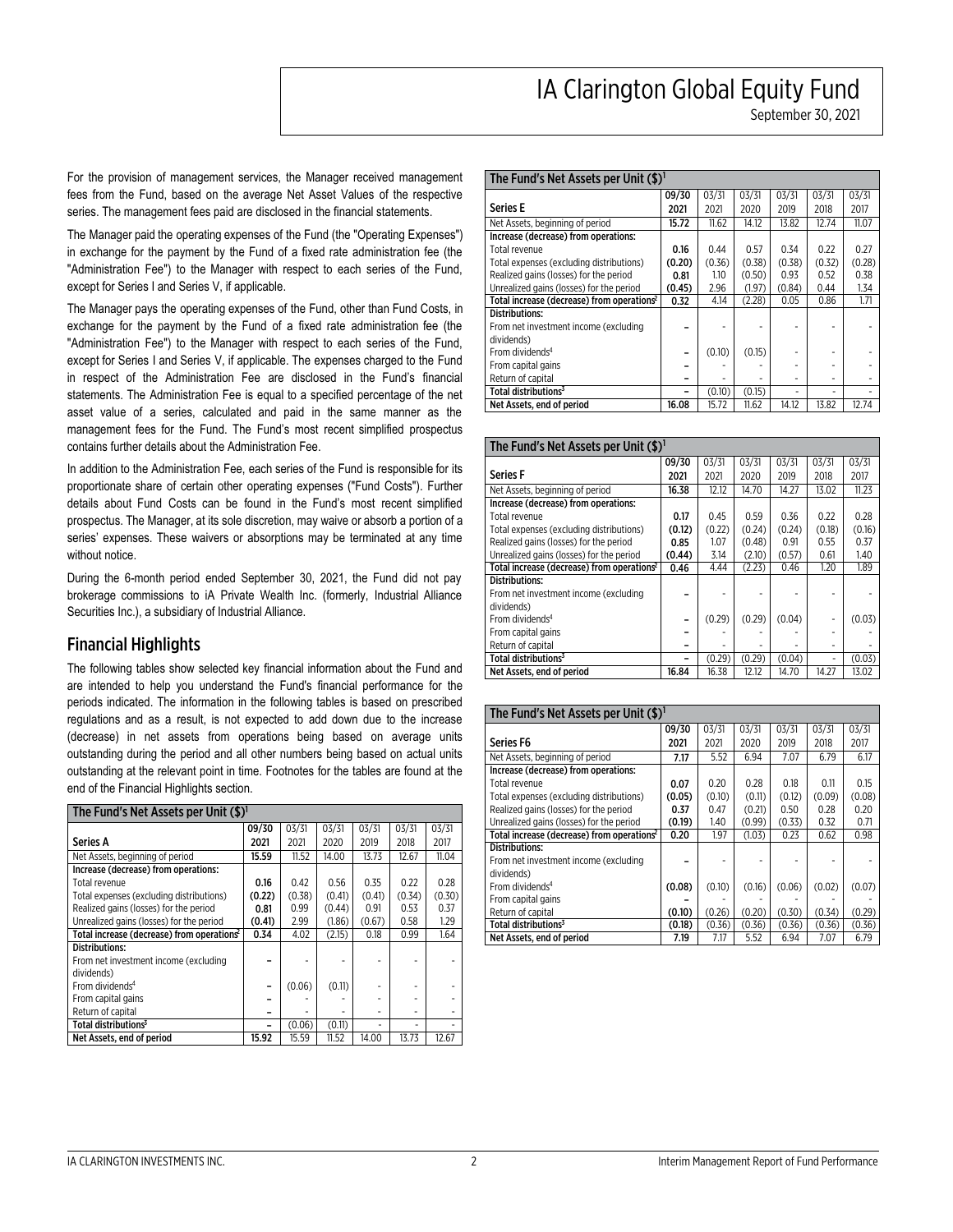**September 30, 2021** 

| The Fund's Net Assets per Unit (\$) <sup>1</sup>       |        |        |        |        |        |        |  |  |  |
|--------------------------------------------------------|--------|--------|--------|--------|--------|--------|--|--|--|
|                                                        | 09/30  | 03/31  | 03/31  | 03/31  | 03/31  | 03/31  |  |  |  |
| Series I                                               | 2021   | 2021   | 2020   | 2019   | 2018   | 2017   |  |  |  |
| Net Assets, beginning of period                        | 11.93  | 8.81   | 10.75  | 10.47  | 9.50   | 8.24   |  |  |  |
| Increase (decrease) from operations:                   |        |        |        |        |        |        |  |  |  |
| Total revenue                                          | 0.12   | 0.31   | 0.42   | 0.27   | 0.16   | 0.19   |  |  |  |
| Total expenses (excluding distributions)               | (0.02) | (0.05) | (0.06) | (0.05) |        |        |  |  |  |
| Realized gains (losses) for the period                 | 0.62   | 0.62   | (0.38) | 0.71   | 0.40   | 0.25   |  |  |  |
| Unrealized gains (losses) for the period               | (0.27) | 2.23   | (1.36) | (0.51) | 0.48   | 1.06   |  |  |  |
| Total increase (decrease) from operations <sup>2</sup> | 0.45   | 3.11   | (1.38) | 0.42   | 1.04   | 1.50   |  |  |  |
| <b>Distributions:</b>                                  |        |        |        |        |        |        |  |  |  |
| From net investment income (excluding                  |        |        |        |        |        |        |  |  |  |
| dividends)                                             |        |        |        |        |        |        |  |  |  |
| From dividends <sup>4</sup>                            | (0.21) | (0.29) | (0.37) | (0.21) | (0.06) | (0.20) |  |  |  |
| From capital gains                                     |        |        |        |        |        |        |  |  |  |
| Return of capital                                      |        |        |        | -      | (0.02) |        |  |  |  |
| Total distributions <sup>3</sup>                       | (0.21) | (0.29) | (0.37) | (0.21) | (0.08) | (0.20) |  |  |  |
| Net Assets, end of period                              | 12.12  | 11.93  | 8.81   | 10.75  | 10.47  | 9.50   |  |  |  |

| The Fund's Net Assets per Unit (\$) <sup>1</sup>       |        |        |        |        |        |        |
|--------------------------------------------------------|--------|--------|--------|--------|--------|--------|
|                                                        | 09/30  | 03/31  | 03/31  | 03/31  | 03/31  | 03/31  |
| <b>Series L</b>                                        | 2021   | 2021   | 2020   | 2019   | 2018   | 2017   |
| Net Assets, beginning of period                        | 15.54  | 11.47  | 13.96  | 13.71  | 12.67  | 11.04  |
| Increase (decrease) from operations:                   |        |        |        |        |        |        |
| Total revenue                                          | 0.16   | 0.41   | 0.57   | 0.35   | 0.21   | 0.28   |
| Total expenses (excluding distributions)               | (0.23) | (0.40) | (0.43) | (0.43) | (0.34) | (0.30) |
| Realized gains (losses) for the period                 | 0.80   | 0.82   | (0.34) | 0.95   | 0.53   | 0.37   |
| Unrealized gains (losses) for the period               | (0.41) | 2.86   | (1.54) | (0.62) | 0.60   | 1.27   |
| Total increase (decrease) from operations <sup>2</sup> | 0.32   | 3.69   | (1.74) | 0.25   | 1.00   | 1.62   |
| <b>Distributions:</b>                                  |        |        |        |        |        |        |
| From net investment income (excluding                  |        |        |        |        |        |        |
| dividends)                                             |        |        |        |        |        |        |
| From dividends <sup>4</sup>                            |        | (0.04) | (0.11) |        |        | ۰      |
| From capital gains                                     |        |        |        |        |        |        |
| Return of capital                                      |        |        |        | ۰      |        | ٠      |
| Total distributions <sup>3</sup>                       |        | (0.04) | (0.11) |        |        |        |
| Net Assets, end of period                              | 15.86  | 15.54  | 11.47  | 13.96  | 13.71  | 12.67  |

| The Fund's Net Assets per Unit (\$) <sup>1</sup>       |        |        |        |        |        |        |  |  |  |  |
|--------------------------------------------------------|--------|--------|--------|--------|--------|--------|--|--|--|--|
|                                                        | 09/30  | 03/31  | 03/31  | 03/31  | 03/31  | 03/31  |  |  |  |  |
| Series L6                                              | 2021   | 2021   | 2020   | 2019   | 2018   | 2017   |  |  |  |  |
| Net Assets, beginning of period                        | 10.67  | 8.39   | 10.76  | 11.15  | 10.87  | 10.04  |  |  |  |  |
| Increase (decrease) from operations:                   |        |        |        |        |        |        |  |  |  |  |
| Total revenue                                          | 0.11   | 0.30   | 0.42   | 0.28   | 0.19   | 0.25   |  |  |  |  |
| Total expenses (excluding distributions)               | (0.16) | (0.29) | (0.32) | (0.34) | (0.29) | (0.27) |  |  |  |  |
| Realized gains (losses) for the period                 | 0.56   | 0.65   | (0.34) | 0.74   | 0.46   | 0.34   |  |  |  |  |
| Unrealized gains (losses) for the period               | (0.28) | 2.17   | (1.39) | (0.61) | 0.84   | 1.14   |  |  |  |  |
| Total increase (decrease) from operations <sup>2</sup> | 0.23   | 2.83   | (1.63) | 0.07   | 1.20   | 1.46   |  |  |  |  |
| <b>Distributions:</b>                                  |        |        |        |        |        |        |  |  |  |  |
| From net investment income (excluding                  |        |        |        |        |        |        |  |  |  |  |
| dividends)                                             |        |        |        |        |        |        |  |  |  |  |
| From dividends <sup>4</sup>                            |        | (0.03) | (0.09) |        |        |        |  |  |  |  |
| From capital gains                                     |        |        |        |        |        |        |  |  |  |  |
| Return of capital                                      | (0.30) | (0.57) | (0.51) | (0.60) | (0.60) | (0.60) |  |  |  |  |
| Total distributions <sup>3</sup>                       | (0.30) | (0.60) | (0.60) | (0.60) | (0.60) | (0.60) |  |  |  |  |
| Net Assets, end of period                              | 10.58  | 10.67  | 8.39   | 10.76  | 11.15  | 10.87  |  |  |  |  |

| The Fund's Net Assets per Unit (\$) <sup>1</sup>       |        |        |        |        |        |        |  |  |  |
|--------------------------------------------------------|--------|--------|--------|--------|--------|--------|--|--|--|
|                                                        | 09/30  | 03/31  | 03/31  | 03/31  | 03/31  | 03/31  |  |  |  |
| Series 0                                               | 2021   | 2021   | 2020   | 2019   | 2018   | 2017   |  |  |  |
| Net Assets, beginning of period                        | 11.95  | 8.93   | 10.89  | 10.61  | 9.68   | 8.35   |  |  |  |
| Increase (decrease) from operations:                   |        |        |        |        |        |        |  |  |  |
| Total revenue                                          | 0.13   | 0.29   | 0.42   | 0.27   | 0.15   | 0.23   |  |  |  |
| Total expenses (excluding distributions)               | (0.03) | (0.07) | (0.08) | (0.07) | (0.02) | (0.01) |  |  |  |
| Realized gains (losses) for the period                 | 0.67   | 0.22   | (0.56) | 0.68   | 0.39   | 0.33   |  |  |  |
| Unrealized gains (losses) for the period               | (0.30) | 1.58   | (1.97) | (0.60) | 0.24   | 0.87   |  |  |  |
| Total increase (decrease) from operations <sup>2</sup> | 0.47   | 2.02   | (2.19) | 0.28   | 0.76   | 1.42   |  |  |  |
| <b>Distributions:</b>                                  |        |        |        |        |        |        |  |  |  |
| From net investment income (excluding                  |        |        |        |        |        |        |  |  |  |
| dividends)                                             |        |        |        |        |        |        |  |  |  |
| From dividends <sup>4</sup>                            | (0.21) | (0.38) | (0.36) | (0.17) | (0.12) | (0.12) |  |  |  |
| From capital gains                                     |        |        |        |        |        |        |  |  |  |
| Return of capital                                      |        |        |        |        |        |        |  |  |  |
| Total distributions <sup>3</sup>                       | (0.21) | (0.38) | (0.36) | (0.17) | (0.12) | (0.12) |  |  |  |
| Net Assets, end of period                              | 12.13  | 11.95  | 8.93   | 10.89  | 10.61  | 9.68   |  |  |  |

| The Fund's Net Assets per Unit (\$) <sup>1</sup>       |        |        |        |        |        |        |  |  |  |
|--------------------------------------------------------|--------|--------|--------|--------|--------|--------|--|--|--|
|                                                        | 09/30  | 03/31  | 03/31  | 03/31  | 03/31  | 03/31  |  |  |  |
| <b>Series P</b>                                        | 2021   | 2021   | 2020   | 2019   | 2018   | 2017   |  |  |  |
| Net Assets, beginning of period                        | 16.38  | 12.08  | 14.65  | 14.15  | 12.78  | 11.27  |  |  |  |
| Increase (decrease) from operations:                   |        |        |        |        |        |        |  |  |  |
| Total revenue                                          | 0.17   | 0.45   | 0.58   | 0.37   | 0.09   | 0.18   |  |  |  |
| Total expenses (excluding distributions)               | (0.05) | (0.11) | (0.12) | (0.11) | (0.04) | (0.03) |  |  |  |
| Realized gains (losses) for the period                 | 0.85   | 1.16   | (0.55) | 1.00   | 0.16   | 0.19   |  |  |  |
| Unrealized gains (losses) for the period               | (0.44) | 3.16   | (2.13) | (0.66) | (7.44) | 0.68   |  |  |  |
| Total increase (decrease) from operations <sup>2</sup> | 0.53   | 4.66   | (2.22) | 0.60   | (7.23) | 1.02   |  |  |  |
| <b>Distributions:</b>                                  |        |        |        |        |        |        |  |  |  |
| From net investment income (excluding                  |        |        |        |        |        |        |  |  |  |
| dividends)                                             |        |        |        |        |        |        |  |  |  |
| From dividends <sup>4</sup>                            | -      | (0.35) | (0.41) | (0.09) | -      | (0.44) |  |  |  |
| From capital gains                                     |        |        |        |        |        |        |  |  |  |
| Return of capital                                      |        |        |        |        |        |        |  |  |  |
| Total distributions <sup>3</sup>                       |        | (0.35) | (0.41) | (0.09) | -      | (0.44) |  |  |  |
| Net Assets, end of period                              | 16.91  | 16.38  | 12.08  | 14.65  | 14.15  | 12.78  |  |  |  |

| The Fund's Net Assets per Unit $(\text{$\$})^1$        |        |        |        |        |        |        |  |  |  |
|--------------------------------------------------------|--------|--------|--------|--------|--------|--------|--|--|--|
|                                                        | 09/30  | 03/31  | 03/31  | 03/31  | 03/31  | 03/31  |  |  |  |
| <b>Series T6</b>                                       | 2021   | 2021   | 2020   | 2019   | 2018   | 2017   |  |  |  |
| Net Assets, beginning of period                        | 5.87   | 4.60   | 5.89   | 6.10   | 5.94   | 5.48   |  |  |  |
| Increase (decrease) from operations:                   |        |        |        |        |        |        |  |  |  |
| Total revenue                                          | 0.06   | 0.16   | 0.23   | 0.16   | 0.10   | 0.14   |  |  |  |
| Total expenses (excluding distributions)               | (0.08) | (0.15) | (0.17) | (0.18) | (0.16) | (0.15) |  |  |  |
| Realized gains (losses) for the period                 | 0.30   | 0.39   | (0.17) | 0.42   | 0.25   | 0.18   |  |  |  |
| Unrealized gains (losses) for the period               | (0.15) | 1.16   | (0.78) | (0.28) | 0.29   | 0.60   |  |  |  |
| Total increase (decrease) from operations <sup>2</sup> | 0.13   | 1.56   | (0.89) | 0.12   | 0.48   | 0.77   |  |  |  |
| <b>Distributions:</b>                                  |        |        |        |        |        |        |  |  |  |
| From net investment income (excluding                  |        |        |        |        |        | -      |  |  |  |
| dividends)                                             |        |        |        |        |        |        |  |  |  |
| From dividends <sup>4</sup>                            | (0.02) | (0.02) | (0.06) |        |        |        |  |  |  |
| From capital gains                                     |        |        |        |        |        |        |  |  |  |
| Return of capital                                      | (0.14) | (0.34) | (0.30) | (0.36) | (0.36) | (0.36) |  |  |  |
| Total distributions <sup>3</sup>                       | (0.16) | (0.36) | (0.36) | (0.36) | (0.36) | (0.36) |  |  |  |
| Net Assets, end of period                              | 5.83   | 5.87   | 4.60   | 5.89   | 6.10   | 5.94   |  |  |  |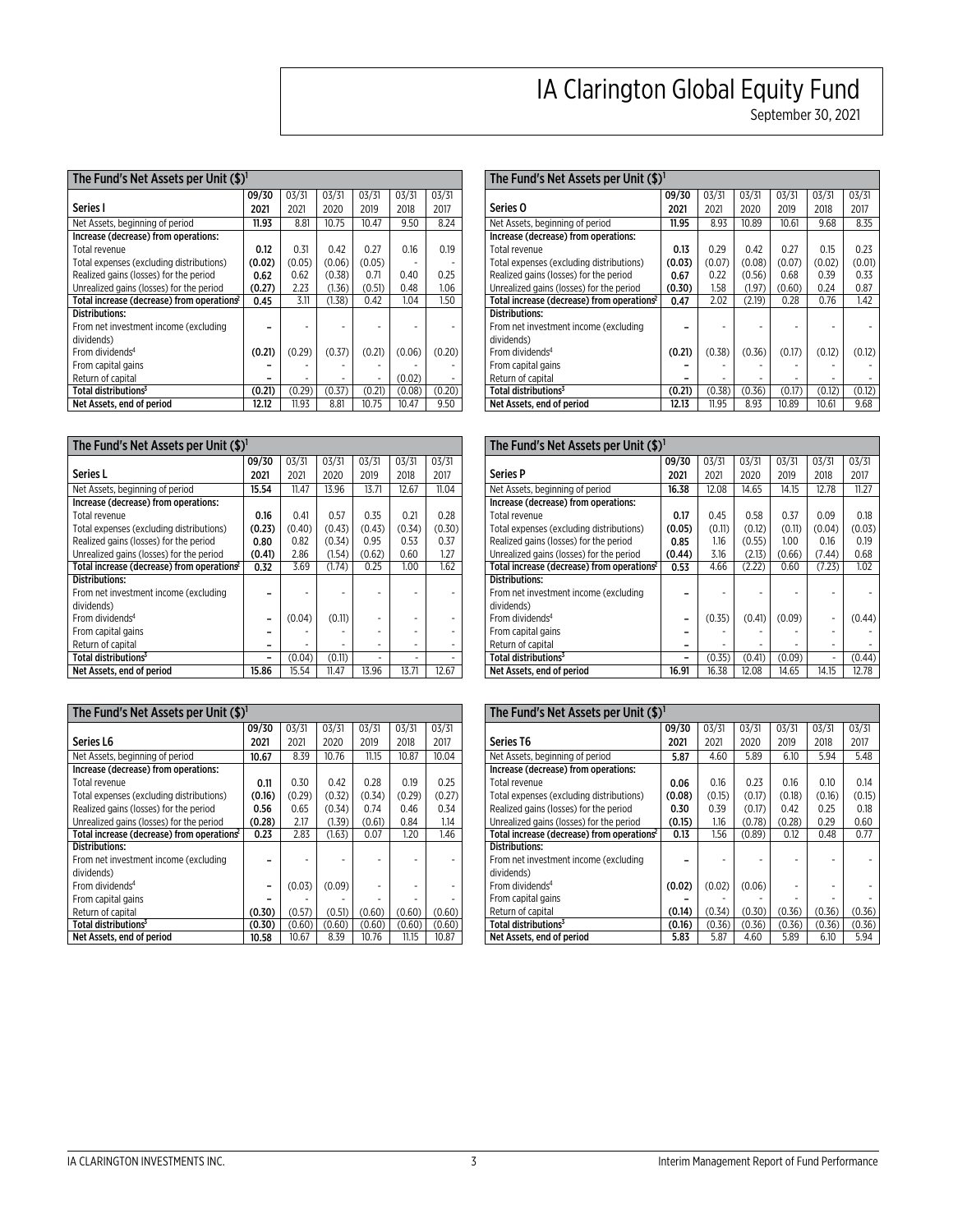| The Fund's Net Assets per Unit (\$) <sup>1</sup>       |        |        |        |        |        |        |  |  |  |  |
|--------------------------------------------------------|--------|--------|--------|--------|--------|--------|--|--|--|--|
|                                                        | 09/30  | 03/31  | 03/31  | 03/31  | 03/31  | 03/31  |  |  |  |  |
| <b>Series T8</b>                                       | 2021   | 2021   | 2020   | 2019   | 2018   | 2017   |  |  |  |  |
| Net Assets, beginning of period                        | 5.24   | 4.22   | 5.53   | 5.88   | 5.85   | 5.49   |  |  |  |  |
| Increase (decrease) from operations:                   |        |        |        |        |        |        |  |  |  |  |
| Total revenue                                          | 0.05   | 0.15   | 0.22   | 0.15   | 0.10   | 0.13   |  |  |  |  |
| Total expenses (excluding distributions)               | (0.07) | (0.14) | (0.16) | (0.17) | (0.15) | (0.15) |  |  |  |  |
| Realized gains (losses) for the period                 | 0.27   | 0.35   | (0.16) | 0.39   | 0.24   | 0.18   |  |  |  |  |
| Unrealized gains (losses) for the period               | (0.13) | 1.06   | (0.74) | (0.29) | 0.28   | 0.61   |  |  |  |  |
| Total increase (decrease) from operations <sup>2</sup> | 0.12   | 1.42   | (0.84) | 0.08   | 0.47   | 0.77   |  |  |  |  |
| <b>Distributions:</b>                                  |        |        |        |        |        |        |  |  |  |  |
| From net investment income (excluding                  |        |        |        |        |        |        |  |  |  |  |
| dividends)                                             |        |        |        |        |        |        |  |  |  |  |
| From dividends <sup>4</sup>                            | (0.01) | (0.02) | (0.06) |        |        | ۰      |  |  |  |  |
| From capital gains                                     |        |        |        |        |        |        |  |  |  |  |
| Return of capital                                      | (0.20) | (0.46) | (0.42) | (0.48) | (0.48) | (0.48) |  |  |  |  |
| Total distributions <sup>3</sup>                       | (0.21) | (0.48) | (0.48) | (0.48) | (0.48) | (0.48) |  |  |  |  |
| Net Assets, end of period                              | 5.14   | 5.24   | 4.22   | 5.53   | 5.88   | 5.85   |  |  |  |  |

**1 The per unit data is derived from the Fund's audited annual financial statements for prior periods, and from the interim unaudited semi-annual financial statements for the current period ended September 30, 2021. The Fund's financial statements were prepared in accordance with International Financial Reporting Standards ("IFRS"). Under IFRS, the Net Assets per unit presented in the financial statements is the same as the Net Asset Value calculated for fund pricing purposes.** 

**2 Net Assets and distributions are based on the actual number of units outstanding at the relevant time. The increase/decrease from operations is based on the weighted average number of units outstanding over the financial period. This table is not intended to be a reconciliation of beginning to ending net assets per unit.** 

**3 Distributions were paid in cash/reinvested in additional units of the Fund, or both.** 

**4 Dividends qualified for Canadian dividend tax credit, when applicable.** 

| <b>Ratios and Supplemental Data</b>                               |        |        |        |        |        |        |  |  |  |  |
|-------------------------------------------------------------------|--------|--------|--------|--------|--------|--------|--|--|--|--|
|                                                                   | 09/30  | 03/31  | 03/31  | 03/31  | 03/31  | 03/31  |  |  |  |  |
| Series A                                                          | 2021   | 2021   | 2020   | 2019   | 2018   | 2017   |  |  |  |  |
| Total NAV (\$) (000's) <sup>1</sup>                               | 53,309 | 55,276 | 53,925 | 78,165 | 55,326 | 36,402 |  |  |  |  |
| Number of units outstanding                                       | 3,349  | 3,547  | 4,683  | 5,585  | 4,031  | 2,872  |  |  |  |  |
| $(000's)^1$                                                       |        |        |        |        |        |        |  |  |  |  |
| Management expense ratio $(\frac{9}{2})^2$ , 3                    | 2.40   | 2.41   | 2.42   | 2.48   | 2.54   | 2.54   |  |  |  |  |
| Management expense ratio before                                   | 2.40   | 2.41   | 2.42   | 2.48   | 2.54   | 2.54   |  |  |  |  |
| waivers or absorptions $(\frac{9}{2})^{\frac{3}{2}, \frac{4}{3}}$ |        |        |        |        |        |        |  |  |  |  |
| Trading expense ratio (%) <sup>5</sup>                            | 0.10   | 0.13   | 0.16   | 0.14   | 0.12   | 0.07   |  |  |  |  |
| Portfolio turnover rate (%) <sup>6</sup>                          | 26.66  | 37.29  | 69.70  | 32.79  | 19.75  | 18.47  |  |  |  |  |
| NAV per unit (\$)                                                 | 15.92  | 15.59  | 11.52  | 14.00  | 13.73  | 12.67  |  |  |  |  |

| <b>Ratios and Supplemental Data</b>                               |       |       |       |       |       |       |  |  |  |  |
|-------------------------------------------------------------------|-------|-------|-------|-------|-------|-------|--|--|--|--|
|                                                                   | 09/30 | 03/31 | 03/31 | 03/31 | 03/31 | 03/31 |  |  |  |  |
| <b>Series E</b>                                                   | 2021  | 2021  | 2020  | 2019  | 2018  | 2017  |  |  |  |  |
| Total NAV (\$) $(000's)^1$                                        | 4.276 | 3.902 | 2.896 | 3.730 | 2.307 | 982   |  |  |  |  |
| Number of units outstanding                                       | 266   | 248   | 249   | 264   | 167   | 77    |  |  |  |  |
| $(000's)^{1}$                                                     |       |       |       |       |       |       |  |  |  |  |
| Management expense ratio $(\frac{9}{2})^2$ , 3                    | 2.16  | 2.17  | 2.18  | 2.26  | 2.34  | 2.35  |  |  |  |  |
| Management expense ratio before                                   | 2.16  | 2.17  | 2.18  | 2.26  | 2.34  | 2.35  |  |  |  |  |
| waivers or absorptions $(\frac{9}{2})^{\frac{7}{2}, \frac{3}{4}}$ |       |       |       |       |       |       |  |  |  |  |
| Trading expense ratio $(\%)^5$                                    | 0.10  | 0.13  | 0.16  | 0.14  | 0.12  | 0.07  |  |  |  |  |
| Portfolio turnover rate (%) <sup>6</sup>                          | 26.66 | 37.29 | 69.70 | 32.79 | 19.75 | 18.47 |  |  |  |  |
| NAV per unit $($ \$) <sup>1</sup>                                 | 16.08 | 15.72 | 11.62 | 14.12 | 13.82 | 12.74 |  |  |  |  |

#### **Ratios and Supplemental Data Series F 09/30 2021 03/31 2021 03/31 2020 03/31 2019 03/31 2018 03/31 2017 Total NAV (\$) (000's) <sup>1</sup> 35,141 32,561 29,672 40,879 21,277 12,950 Number of units outstanding (000's) <sup>1</sup> 2,086 1,987 2,448 2,781 1,491 994**  Management expense ratio (%)<sup>2, 3</sup> **1.07 1.08 1.08 1.19 1.31 1.31 Management expense ratio before**  waivers or absorptions (%)<sup>2, 3, 4</sup> **1.07 1.08 1.08 1.19 1.31 1.31 Trading expense ratio (%)<sup>5</sup> <b>0.10 0.13 0.16 0.14 0.12 0.07 Portfolio turnover rate (%)<sup>6</sup> 26.66 57.29 69.70 52.79 52.79 19.75 18.47**

**Portfolio turnover rate (%) <sup>6</sup>**

**NAV per unit (\$) <sup>1</sup>**

| <b>Ratios and Supplemental Data</b>            |       |       |       |       |       |       |
|------------------------------------------------|-------|-------|-------|-------|-------|-------|
|                                                | 09/30 | 03/31 | 03/31 | 03/31 | 03/31 | 03/31 |
| Series F6                                      | 2021  | 2021  | 2020  | 2019  | 2018  | 2017  |
| Total NAV (\$) $(000's)^1$                     | 2,619 | 2.802 | 2.656 | 4.467 | 4.590 | 3.649 |
| Number of units outstanding                    | 364   | 391   | 481   | 644   | 649   | 538   |
| $(000's)^{1}$                                  |       |       |       |       |       |       |
| Management expense ratio $(\%)^{2,3}$          | 1.08  | 1.08  | 1.09  | 1.22  | 1.31  | 1.30  |
| Management expense ratio before                | 1.08  | 1.08  | 1.09  | 1.22  | 1.31  | 1.30  |
| waivers or absorptions $(\frac{9}{2})^{2,3,4}$ |       |       |       |       |       |       |
| Trading expense ratio (%) <sup>5</sup>         | 0.10  | 0.13  | 0.16  | 0.14  | 0.12  | 0.07  |
| Portfolio turnover rate (%) <sup>6</sup>       | 26.66 | 37.29 | 69.70 | 32.79 | 19.75 | 18.47 |
| NAV per unit $(\$\)^{1}$                       | 7.19  | 7.17  | 5.52  | 6.94  | 7.07  | 6.79  |

#### **Ratios and Supplemental Data Series I 09/30 2021 03/31 2021 03/31 2020 03/31 2019 03/31 2018 03/31 2017 Total NAV (\$) (000's) <sup>1</sup> 56,600 64,436 102,541 128,751 96,683 54,601 Number of units outstanding (000's) <sup>1</sup> 4,671** | 5,400 | 11,643 | 11,982 | 9,234 | 5,747 **Management expense ratio (%)<sup>2, 3</sup> – - - - - - Management expense ratio before**  waivers or absorptions (%)<sup>2, 3, 4</sup> **– - - - - - Trading expense ratio (%) <sup>5</sup> 0.10 0.13 0.16 0.14 0.12 0.07 Portfolio turnover rate (%) <sup>6</sup> 26.66 37.29 69.70 32.79 19.75 18.47 NAV per unit (\$) <sup>1</sup> 12.12 11.93 8.81 10.75 10.47 9.50**

| <b>Ratios and Supplemental Data</b>                        |       |       |       |       |       |       |
|------------------------------------------------------------|-------|-------|-------|-------|-------|-------|
|                                                            | 09/30 | 03/31 | 03/31 | 03/31 | 03/31 | 03/31 |
| Series L                                                   | 2021  | 2021  | 2020  | 2019  | 2018  | 2017  |
| Total NAV (\$) $(000's)^1$                                 | 3,069 | 2.876 | 4,291 | 8.462 | 7.556 | 3.943 |
| Number of units outstanding                                | 194   | 185   | 374   | 606   | 551   | 311   |
| $(000's)^1$                                                |       |       |       |       |       |       |
| Management expense ratio $(\frac{9}{2})^2$ , $\frac{3}{2}$ | 2.54  | 2.56  | 2.57  | 2.59  | 2.59  | 2.58  |
| Management expense ratio before                            | 2.54  | 2.56  | 2.57  | 2.59  | 2.59  | 2.58  |
| waivers or absorptions $(\frac{9}{2})^{2,3,4}$             |       |       |       |       |       |       |
| Trading expense ratio (%) <sup>5</sup>                     | 0.10  | 0.13  | 0.16  | 0.14  | 0.12  | 0.07  |
| Portfolio turnover rate (%) <sup>6</sup>                   | 26.66 | 37.29 | 69.70 | 32.79 | 19.75 | 18.47 |
| NAV per unit $(\$\)^{1}$                                   | 15.86 | 15.54 | 11.47 | 13.96 | 13.71 | 12.67 |

## **IA Clarington Global Equity Fund**

**September 30, 2021** 

**26.66 37.29 69.70 32.79 19.75 18.47** 

**16.84 16.38 12.12 14.70 14.27 13.02**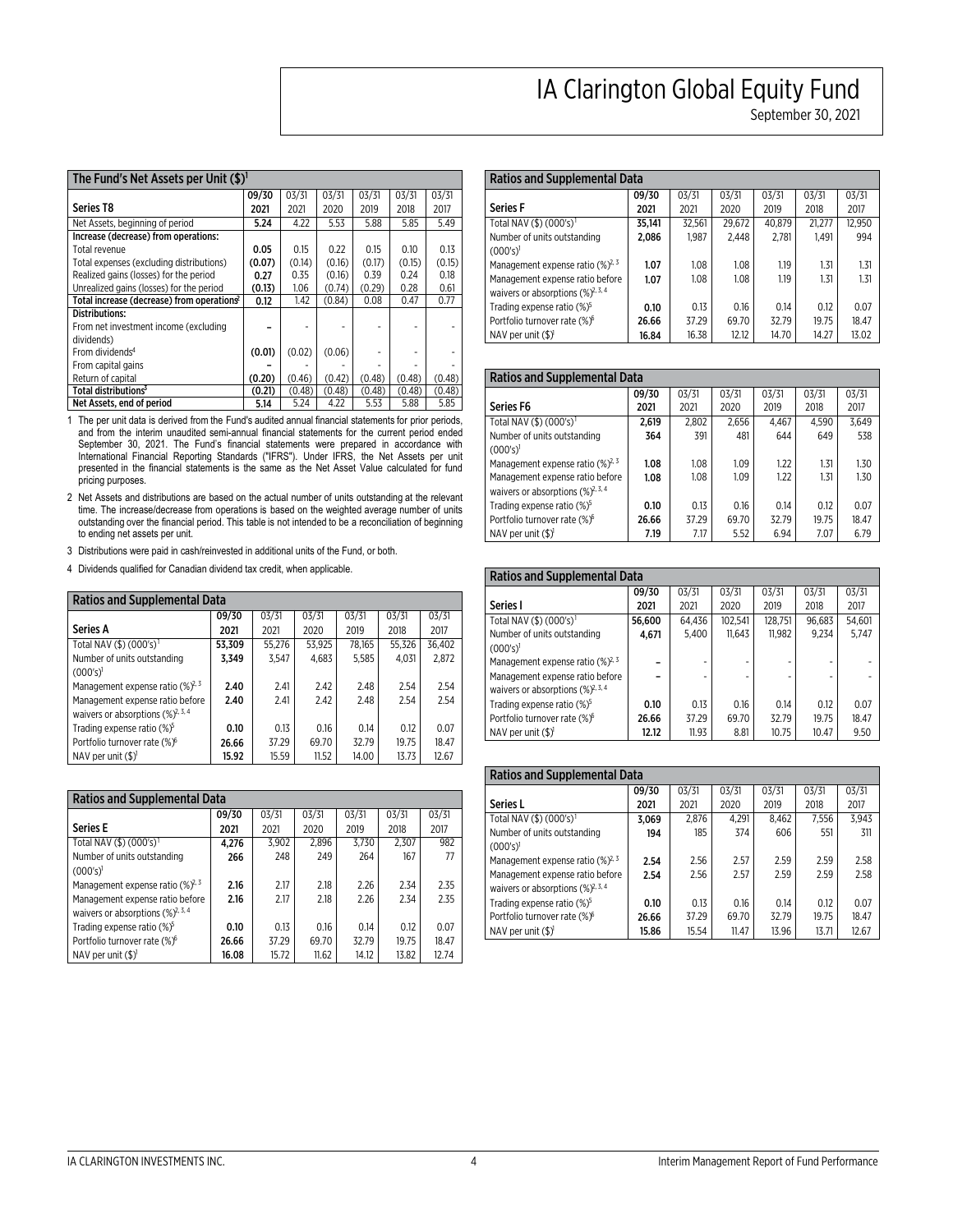| <b>Ratios and Supplemental Data</b>                               |       |       |       |       |       |       |
|-------------------------------------------------------------------|-------|-------|-------|-------|-------|-------|
|                                                                   | 09/30 | 03/31 | 03/31 | 03/31 | 03/31 | 03/31 |
| Series L6                                                         | 2021  | 2021  | 2020  | 2019  | 2018  | 2017  |
| Total NAV (\$) (000's) <sup>1</sup>                               | 387   | 424   | 664   | 954   | 684   | 429   |
| Number of units outstanding                                       | 37    | 40    | 79    | 89    | 61    | 39    |
| $(000's)^1$                                                       |       |       |       |       |       |       |
| Management expense ratio $(\frac{9}{2})^2$ , 3                    | 2.61  | 2.60  | 2.59  | 2.58  | 2.59  | 2.57  |
| Management expense ratio before                                   | 2.61  | 2.60  | 2.59  | 2.58  | 2.59  | 2.57  |
| waivers or absorptions $(\frac{9}{2})^{\frac{3}{2}, \frac{4}{3}}$ |       |       |       |       |       |       |
| Trading expense ratio (%) <sup>5</sup>                            | 0.10  | 0.13  | 0.16  | 0.14  | 0.12  | 0.07  |
| Portfolio turnover rate (%) <sup>6</sup>                          | 26.66 | 37.29 | 69.70 | 32.79 | 19.75 | 18.47 |
| NAV per unit (\$)                                                 | 10.58 | 10.67 | 8.39  | 10.76 | 11.15 | 10.87 |

| <b>Ratios and Supplemental Data</b>                               |       |       |        |        |       |       |
|-------------------------------------------------------------------|-------|-------|--------|--------|-------|-------|
|                                                                   | 09/30 | 03/31 | 03/31  | 03/31  | 03/31 | 03/31 |
| Series O                                                          | 2021  | 2021  | 2020   | 2019   | 2018  | 2017  |
| Total NAV (\$) $(000's)^1$                                        | 1,074 | 1.942 | 14.804 | 10,670 | 6.469 | 786   |
| Number of units outstanding                                       | 89    | 162   | 1.657  | 979    | 610   | 81    |
| $(000's)^{1}$                                                     |       |       |        |        |       |       |
| Management expense ratio $(\frac{9}{2})^2$ , 3                    | 0.18  | 0.17  | 0.17   | 0.17   | 0.16  | 0.08  |
| Management expense ratio before                                   | 0.18  | 0.17  | 0.17   | 0.17   | 0.17  | 0.17  |
| waivers or absorptions $(\frac{9}{2})^{\frac{3}{2}, \frac{4}{3}}$ |       |       |        |        |       |       |
| Trading expense ratio (%) <sup>5</sup>                            | 0.10  | 0.13  | 0.16   | 0.14   | 0.12  | 0.07  |
| Portfolio turnover rate (%) <sup>6</sup>                          | 26.66 | 37.29 | 69.70  | 32.79  | 19.75 | 18.47 |
| NAV per unit $(S)^{1}$                                            | 12.13 | 11.95 | 8.93   | 10.89  | 10.61 | 9.68  |

| <b>Ratios and Supplemental Data</b>                               |       |       |       |       |       |       |
|-------------------------------------------------------------------|-------|-------|-------|-------|-------|-------|
|                                                                   | 09/30 | 03/31 | 03/31 | 03/31 | 03/31 | 03/31 |
| <b>Series P</b>                                                   | 2021  | 2021  | 2020  | 2019  | 2018  | 2017  |
| Total NAV (\$) (000's) <sup>1</sup>                               | 124   | 120   | 88    | 105   | 101   |       |
| Number of units outstanding                                       |       |       |       |       |       | 0.1   |
| $(000's)^1$                                                       |       |       |       |       |       |       |
| Management expense ratio $(\frac{9}{2})^2$ , 3                    | 0.28  | 0.28  | 0.28  | 0.27  | 0.27  | 0.28  |
| Management expense ratio before                                   | 0.28  | 0.28  | 0.28  | 0.27  | 0.27  | 0.28  |
| waivers or absorptions $(\frac{9}{2})^{\frac{3}{2}, \frac{4}{3}}$ |       |       |       |       |       |       |
| Trading expense ratio (%) <sup>5</sup>                            | 0.10  | 0.13  | 0.16  | 0.14  | 0.12  | 0.07  |
| Portfolio turnover rate (%) <sup>6</sup>                          | 26.66 | 37.29 | 69.70 | 32.79 | 19.75 | 18.47 |
| NAV per unit (\$)                                                 | 16.91 | 16.38 | 12.08 | 14.65 | 14.15 | 12.78 |

| <b>Ratios and Supplemental Data</b>                               |        |        |        |        |        |        |
|-------------------------------------------------------------------|--------|--------|--------|--------|--------|--------|
|                                                                   | 09/30  | 03/31  | 03/31  | 03/31  | 03/31  | 03/31  |
| Series T6                                                         | 2021   | 2021   | 2020   | 2019   | 2018   | 2017   |
| Total NAV (\$) $(000's)^1$                                        | 19,702 | 20.904 | 19,728 | 30,670 | 33.995 | 36.513 |
| Number of units outstanding                                       | 3,378  | 3.560  | 4.286  | 5.206  | 5.576  | 6.147  |
| $(000's)^1$                                                       |        |        |        |        |        |        |
| Management expense ratio $(\frac{9}{2})^2$ , 3                    | 2.45   | 2.45   | 2.45   | 2.52   | 2.57   | 2.57   |
| Management expense ratio before                                   | 2.45   | 2.45   | 2.45   | 2.52   | 2.57   | 2.57   |
| waivers or absorptions $(\frac{9}{2})^{\frac{3}{2}, \frac{4}{3}}$ |        |        |        |        |        |        |
| Trading expense ratio $(\%)^5$                                    | 0.10   | 0.13   | 0.16   | 0.14   | 0.12   | 0.07   |
| Portfolio turnover rate (%) <sup>6</sup>                          | 26.66  | 37.29  | 69.70  | 32.79  | 19.75  | 18.47  |
| NAV per unit $(\$\)^{1}$                                          | 5.83   | 5.87   | 4.60   | 5.89   | 6.10   | 5.94   |

**September 30, 2021** 

| <b>Ratios and Supplemental Data</b>            |       |       |       |        |        |        |
|------------------------------------------------|-------|-------|-------|--------|--------|--------|
|                                                | 09/30 | 03/31 | 03/31 | 03/31  | 03/31  | 03/31  |
| <b>Series T8</b>                               | 2021  | 2021  | 2020  | 2019   | 2018   | 2017   |
| Total NAV (\$) (000's) <sup>1</sup>            | 7,376 | 7,872 | 7,582 | 12,404 | 13,584 | 13,067 |
| Number of units outstanding                    | 1,435 | 1,502 | 1.796 | 2.242  | 2,310  | 2,235  |
| $(000's)^1$                                    |       |       |       |        |        |        |
| Management expense ratio $(\%)^{2,3}$          | 2.44  | 2.45  | 2.45  | 2.53   | 2.59   | 2.60   |
| Management expense ratio before                | 2.44  | 2.45  | 2.45  | 2.53   | 2.59   | 2.60   |
| waivers or absorptions $(\frac{9}{2})^{2,3,4}$ |       |       |       |        |        |        |
| Trading expense ratio (%) <sup>5</sup>         | 0.10  | 0.13  | 0.16  | 0.14   | 0.12   | 0.07   |
| Portfolio turnover rate (%) <sup>6</sup>       | 26.66 | 37.29 | 69.70 | 32.79  | 19.75  | 18.47  |
| NAV per unit (\$)                              | 5.14  | 5.24  | 4.22  | 5.53   | 5.88   | 5.85   |

**1 This information is provided as at each period shown.** 

- **2 Management expense ratios are based on total expenses (excluding distributions, commissions,**  withholding taxes and other portfolio transaction costs) and a proportion of underlying fund **expenses (mutual funds & ETFs), where applicable, of each series for the stated period and are expressed as an annualized percentage of each series' daily average NAV during the period.**
- **3 The annual Management Fees and Fixed Administration Fees net of waivers, if any, excluding**  HST, for the Fund were 2.20% for Series A, 1.97% for Series E, 0.97% for Series F, 0.97% for **Series F6, 0.00% for Series I, 2.30% for Series L, 2.30% for Series L6, 0.15% for Series O, 0.24% for Series P, 2.20% for Series T6 and 2.20% for Series T8.**
- **4 At its sole discretion, the Manager may have waived management fees or absorbed expenses of the Fund.**
- **5 The trading expense ratio represents total commissions incurred directly or indirectly by way of an underlying fund, as applicable, and other portfolio transaction costs expressed as an annualized percentage of the Fund's daily average NAV during the period.**
- **6 The Fund's portfolio turnover rate indicates how actively the fund manager manages its portfolio investments. A portfolio turnover rate of 100% is equivalent to the Fund buying and selling all of the securities in its portfolio once in the course of the period. The higher a Fund's portfolio turnover rate in a period, the greater the trading costs payable by the Fund in the period, and the greater the chance of an investor receiving taxable capital gains in the period. There is not necessarily a relationship or correlation between a high turnover rate and the performance of a Fund. The value of any trades to realign the Fund's portfolio after a fund merger, if any, is excluded from the portfolio turnover rate.**

## **Management Fees**

**Management fees paid by the Fund per series are based on applying the annual management fee rate per series to the daily average NAV of each series and are recorded on an accrual basis.**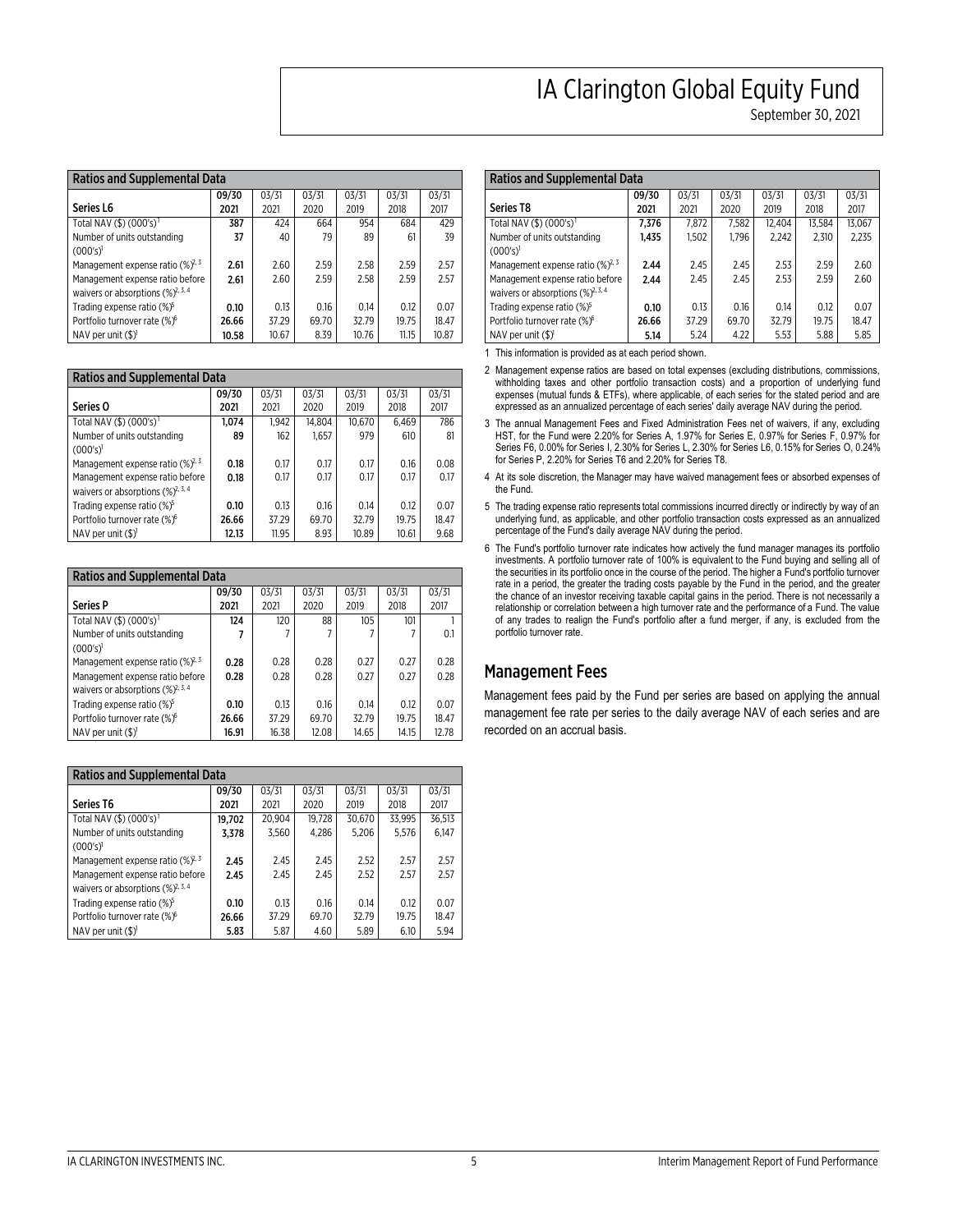**September 30, 2021** 

**The following is a breakdown of major services received by the Fund in consideration of the management fees for the period, as a percentage of the management fee:** 

| Management Fees (%) |                            |       |  |  |  |  |
|---------------------|----------------------------|-------|--|--|--|--|
| <b>Series</b>       | <b>Trailer commissions</b> | Other |  |  |  |  |
| Series A            |                            |       |  |  |  |  |
| <b>FE</b>           | 53                         | 47    |  |  |  |  |
| LL First 3 years    | 26                         | 74    |  |  |  |  |
| LL After 3 years    | 53                         | 47    |  |  |  |  |
| DSC First 7 years   | 26                         | 74    |  |  |  |  |
| DSC After 7 years   | 53                         | 47    |  |  |  |  |
| Series E            |                            |       |  |  |  |  |
| FE                  | 56                         | 44    |  |  |  |  |
| Series F and F6     | -                          | 100   |  |  |  |  |
| Series I            |                            |       |  |  |  |  |
| Series L and L6     |                            |       |  |  |  |  |
| ASC First year      |                            | 100   |  |  |  |  |
| ASC Year 2 and 3    | 25                         | 75    |  |  |  |  |
| ASC After 3 years   | 50                         | 50    |  |  |  |  |
| Series <sub>O</sub> |                            |       |  |  |  |  |
| Series <sub>P</sub> |                            |       |  |  |  |  |
| Series T6 and T8    |                            |       |  |  |  |  |
| FE                  | 53                         | 47    |  |  |  |  |
| LL First 3 years    | 26                         | 74    |  |  |  |  |
| LL After 3 years    | 53                         | 47    |  |  |  |  |
| DSC First 7 years   | 26                         | 74    |  |  |  |  |
| DSC After 7 years   | 53                         | 47    |  |  |  |  |

**FE - front end; LL - low load; DSC - deferred sales charge; ASC - advisor service charge Other - includes general administration, investment advice and profit.** 

## **Past Performance**

**The performance information shown (based on NAV) assumes that all distributions made by the Fund in the periods shown were reinvested in additional units of the Fund. The performance information does not take into account sales, redemption, distribution or other optional charges, or income taxes payable by any investor that would have reduced returns or performance. How the Fund has performed in the past does not necessarily indicate how it will perform in the future.** 

**The Fund's portfolio sub-advisor and investment strategies changed on July 2, 2014. These changes may have impacted the Fund's performance.** 

## **Year-by-Year Returns**

**The bar charts show the Fund's performance for each of the periods indicated. The charts show, in percentage terms, how an investment made on the first day of each period would have increased or decreased by the last day of the period presented.** 







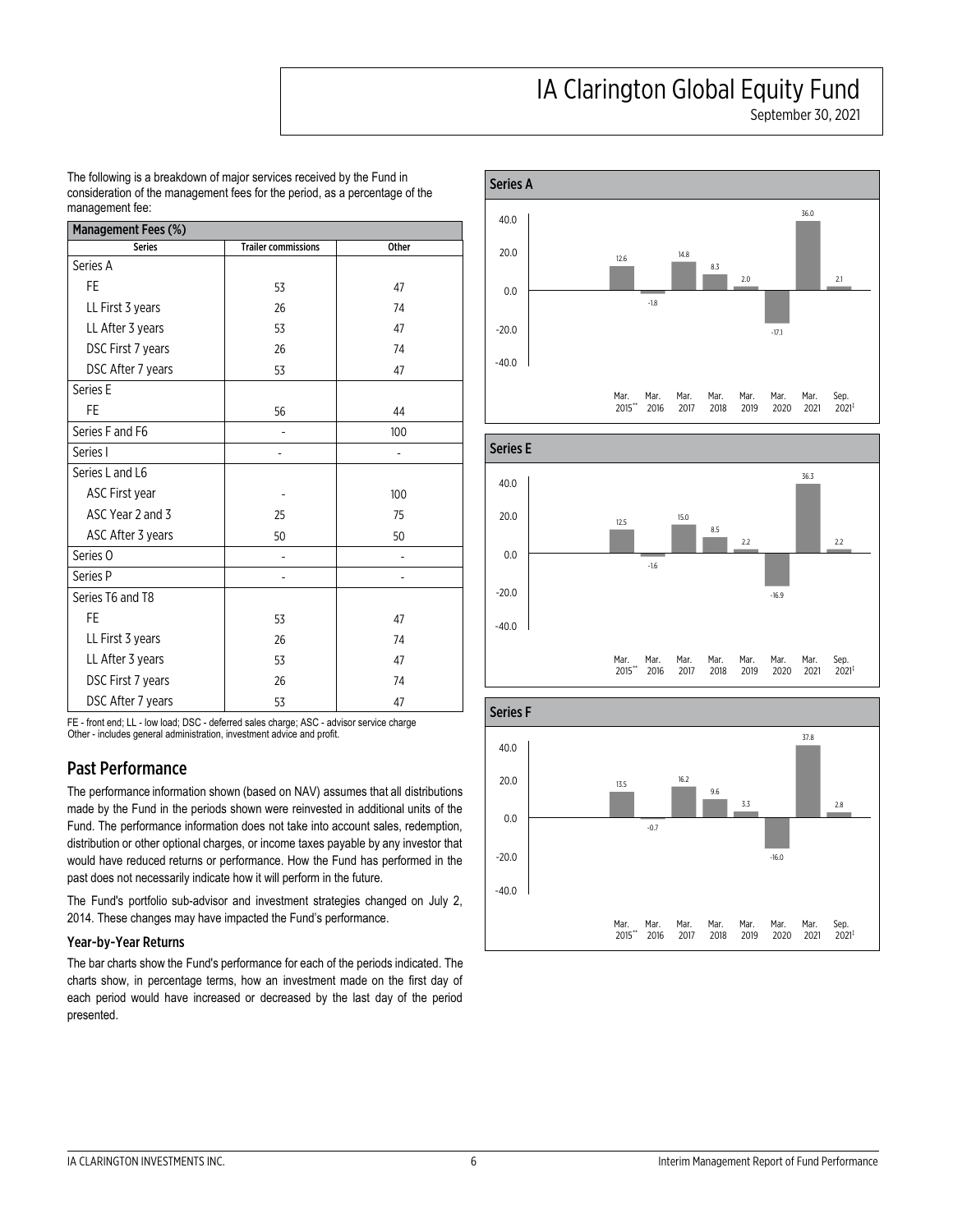**September 30, 2021** 











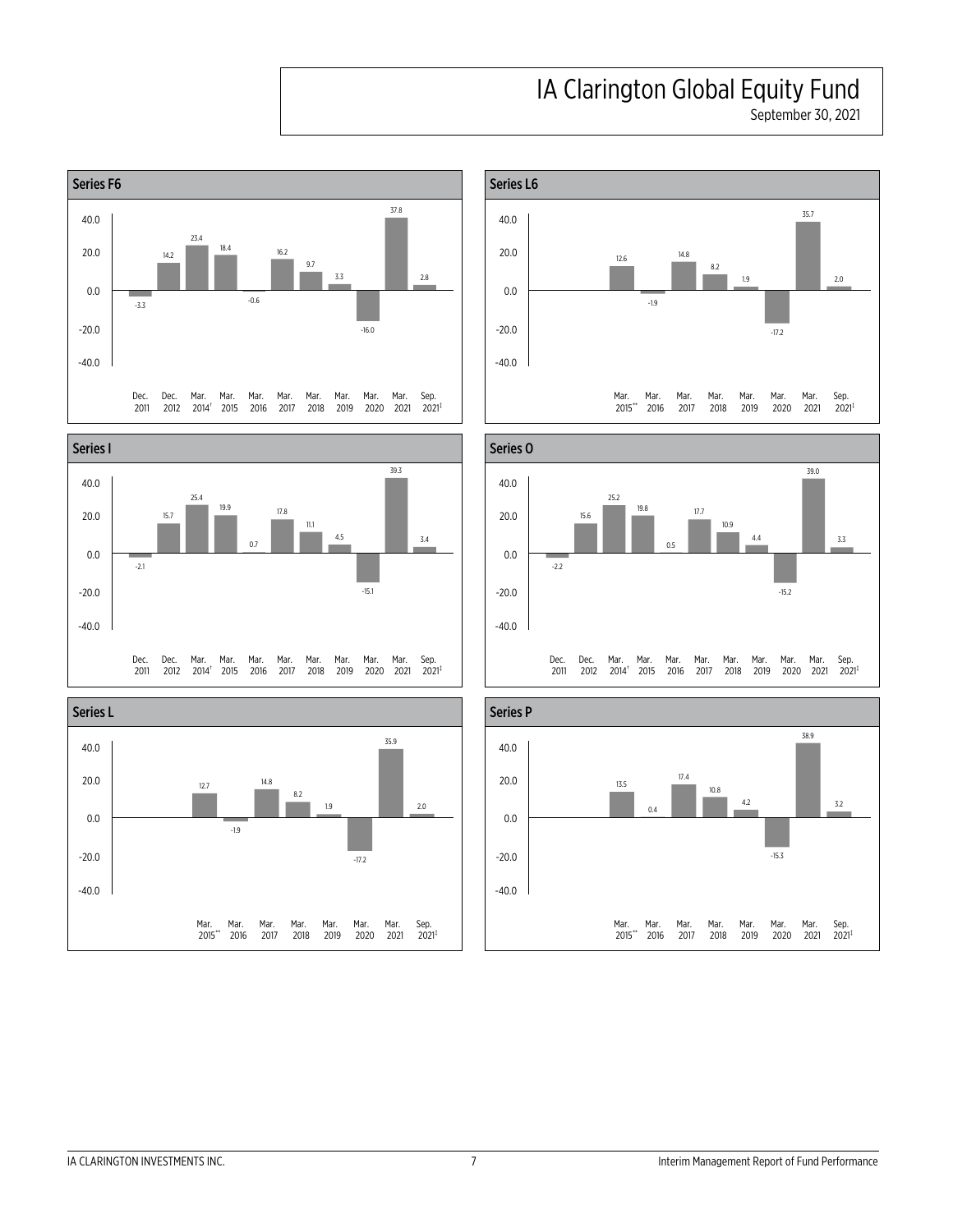**September 30, 2021** 





**\*\* Return shown is for the partial period ended March 31.** 

**† Return shown is for the 15-month period ended March 31, 2014.** 

**‡ Return shown is for the 6-month period ended September 30, 2021.** 

### **Summary of Investment Portfolio**

**As at September 30, 2021** 

**The summary of investment portfolio shown, as a percentage of total NAV, may change due to ongoing portfolio transactions of the Fund and a quarterly update is available on the Manager's website.** 

| <b>Sector Allocation</b>        | %      |
|---------------------------------|--------|
| <b>Consumer Discretionary</b>   | 18.42  |
| <b>Health Care</b>              | 18.14  |
| Financials                      | 17.71  |
| <b>Consumer Staples</b>         | 11.40  |
| Information Technology          | 8.55   |
| Energy                          | 7.73   |
| <b>Communication Services</b>   | 6.35   |
| Industrials                     | 4.78   |
| <b>Federal Government Bonds</b> | 3.56   |
| Materials                       | 2.01   |
| Utilities                       | 1.00   |
| Cash and Other Net Assets       | 0.35   |
|                                 | 100.00 |

**The positions held by the Fund by country are allocated as follows:** 

| <b>Country Allocation</b> | %      |
|---------------------------|--------|
| <b>United States</b>      | 60.84  |
| Europe - Other            | 18.53  |
| United Kingdom            | 14.31  |
| North America - Other     | 4.03   |
| Asia - Other              | 1.94   |
| Cash and Other Net Assets | 0.35   |
|                           | 100.00 |

**The top positions held by the Fund (up to 25) as shown as a percentage of the total NAV:** 

| <b>Top Holdings</b>                             | %    |
|-------------------------------------------------|------|
| Bank OZK                                        | 4.21 |
| Centene Corp.                                   | 4.19 |
| Alimentation Couche-Tard Inc., Class 'B'        | 4.03 |
| EOG Resources Inc.                              | 3.70 |
| Svenska Handelsbanken AB, Class 'A'             | 3.67 |
| United States Treasury Bond, 0.000%, 2021-12-16 | 3.56 |
| Tesco PLC                                       | 3.53 |
| UnitedHealth Group Inc.                         | 3.51 |
| AutoZone Inc.                                   | 3.49 |
| Compass Group PLC                               | 3.48 |
| Royal Dutch Shell PLC                           | 3.31 |
| Facebook Inc., Class 'A'                        | 3.29 |
| Novartis AG                                     | 3.17 |
| Alphabet Inc., Class 'A'                        | 3.06 |
| <b>WH Smith PLC</b>                             | 2.98 |
| McKesson Corp.                                  | 2.95 |
| Wells Fargo & Co.                               | 2.95 |
| Citrix Systems Inc.                             | 2.86 |
| $3M$ Co.                                        | 2.58 |
| Bank of America Corp.                           | 2.40 |
| Novo Nordisk AS, ADR                            | 2.37 |
| Unilever PLC, ADR                               | 2.31 |
| Aflac Inc.                                      | 2.05 |
| <b>BASF SE</b>                                  | 2.01 |
| Johnson & Johnson                               | 1.95 |

**You can obtain the prospectus and other information on the investment funds in which the Fund invests, if any, at <www.sedar.com> (for Canadian investment funds) and <www.sec.gov/edgar>(for U.S. investment funds).** 

**^ Source: MSCI Inc. MSCI makes no express or implied warranties or representations and shall have no liability whatsoever with respect to any MSCI data contained herein. The MSCI data may not be further redistributed or used as a basis for other indices or any securities or financial products. This report is not approved, reviewed, or produced by MSCI.**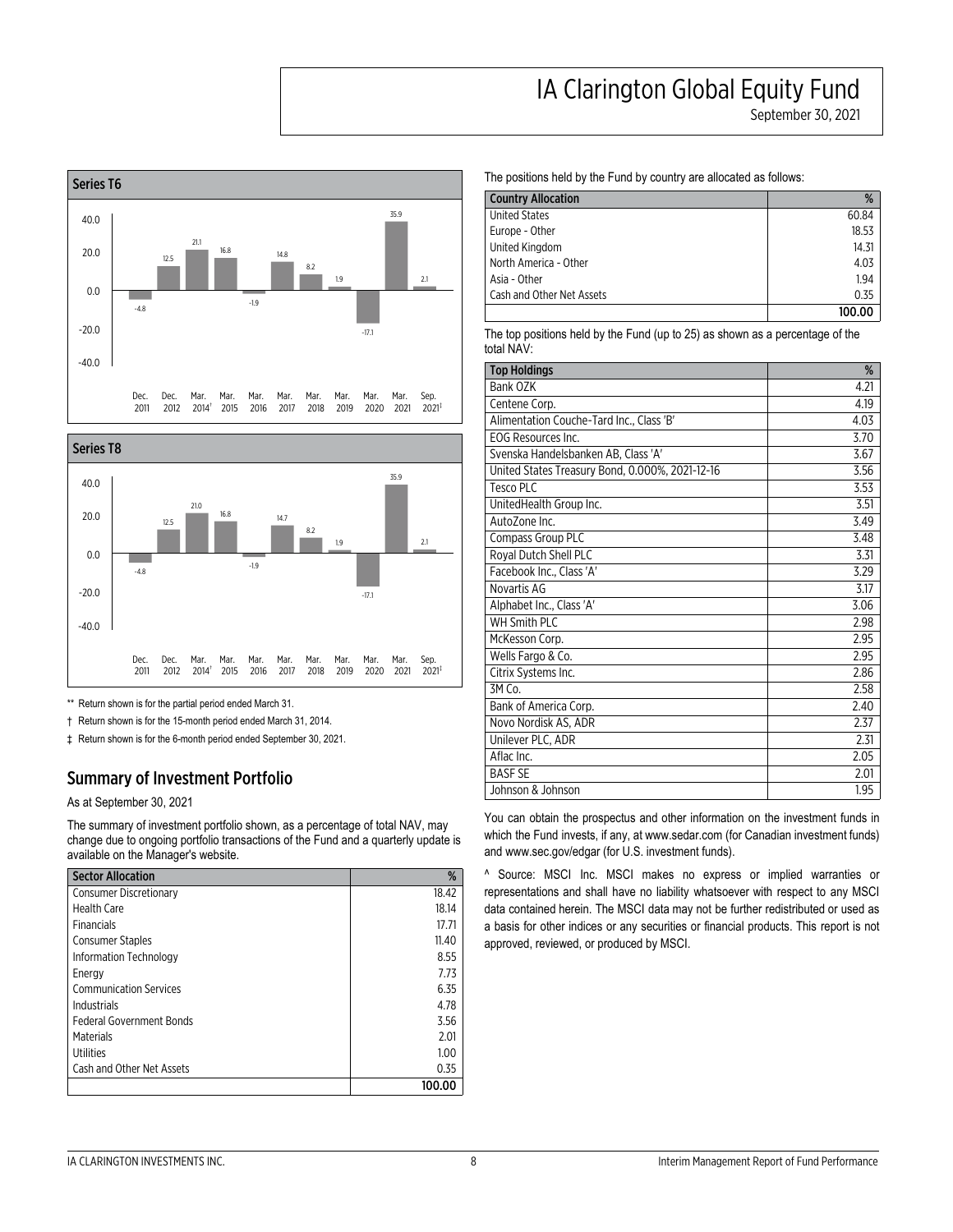## **IA Clarington Global Equity Fund September 30, 2021**

**Forward-Looking Statements** 

**This management report of fund performance may contain forward-looking statements which reflect the current expectations of the Manager (or, where indicated, the**  Portfolio Manager or Portfolio Sub-Advisor or fund manager) regarding the Fund's future growth, results of operations, performance and business prospects and **opportunities. These statements reflect the current beliefs of the person to which the statements are attributed with respect to future events and are based on information currently available to that person. Forward looking statements involve significant risks, uncertainties and assumptions. Many factors could cause the Fund's actual results, performance or achievements to be materially different from any future results, performance or achievements that may be expressed or implied by such forward-looking statements. These factors could include, among other things, general economic, political and market factors, including interest and foreign exchange rates, business competition, changes in government regulations or in tax laws. Please refer to the prospectus for a discussion of some specific risks that are associated with mutual funds. Although the forward-looking statements contained in this report are based upon what management currently believes to be reasonable assumptions, the Manager cannot assure current or prospective investors that actual results, performance or achievements will be consistent with these forward-looking statements.**